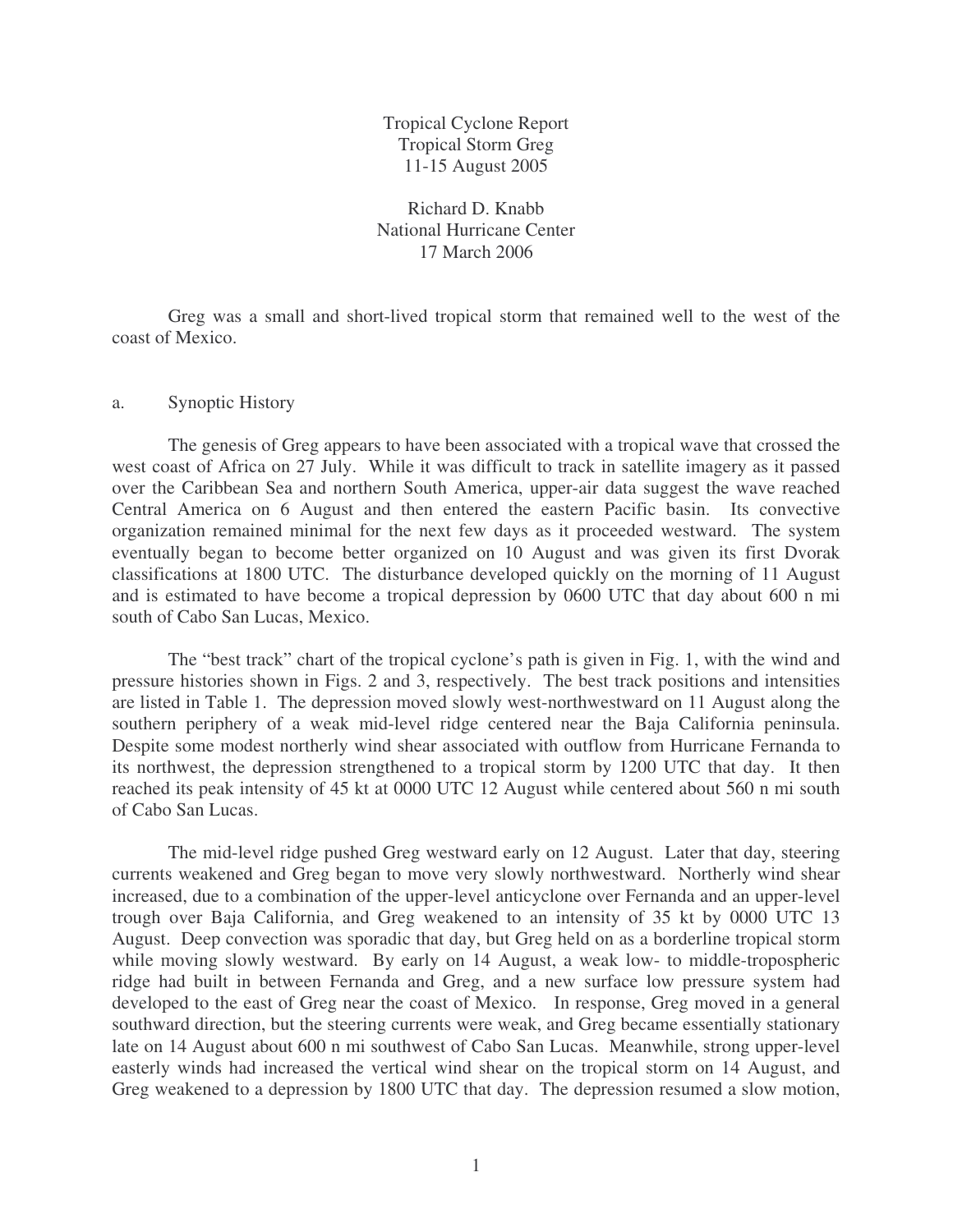toward the south-southwest, and degenerated to a remnant low by 0000 UTC 16 August. The remnant low was absorbed into the Intertropical Convergence Zone less than 24 h later.

## b. Meteorological Statistics

Observations in Greg (Figs. 2 and 3) are limited to satellite observations. No ships or buoys provided data from within the circulation of the cyclone. The satellite observations include geostationary satellite-based Dvorak technique intensity estimates from TAFB, SAB and the U. S. Air Force Weather Agency (AFWA). Microwave satellite data and imagery from NOAA polar-orbiting satellites, Defense Meteorological Satellite Program (DMSP) satellites, and National Aeronautics and Space Administration (NASA) satellites including the Tropical Rainfall Measuring Mission (TRMM), QuikSCAT, and Aqua were also useful in tracking Greg. Greg's peak intensity of 45 kt on 12 August is based upon Dvorak intensity estimates of 45 kt from TAFB and SAB that day and on QuikSCAT data from 1320 UTC 12 August that also support that intensity.

## c. Casualty and Damage Statistics

There were no reports of damage or casualties associated with Greg.

## d. Forecast and Warning Critique

Tropical Weather Outlook (TWO) products issued by the NHC first mentioned the system that became Greg only about 14 h prior to when it became a tropical depression. Additionally, Greg's quick development into a depression on the morning 11 August was not expected. Even just a few hours prior to genesis, the TWO products anticipated only slow development of the system.

Average official track errors (with the number of cases in parentheses) for Greg were 35 (17), 70 (15), 89 (13), 111 (11), 206 (7), and 454 (3) n mi for the 12, 24, 36, 48, 72, and 96 h forecasts, respectively; since Greg was a short-lived storm, very few 96-h forecasts and no 120-h forecasts could be verified. The corresponding average official track errors for the 10-yr period 1995-2004 1 are 37, 68, 97, 123, 175, and 208 n mi, respectively (Table 4). The average official track forecast errors for Greg through 48 h are generally comparable to the long-term averages and are less than the corresponding errors of most of the available models. However, the average official errors are larger than the long-term averages at 72 and 96 h and, although based on only three verifiable forecasts, the 96-h errors were very large and exhibited essentially no skill. The official forecasts anticipated the slow and generally westward motion during Greg's early stages, but they forecast Greg to last longer than it did and to advance well west of where it actually stalled and weakened. The interpolated U. K. Met. Office global model (UKMI) performed well

Errors given for the 96 h period are averages over the four-year period 2001-4.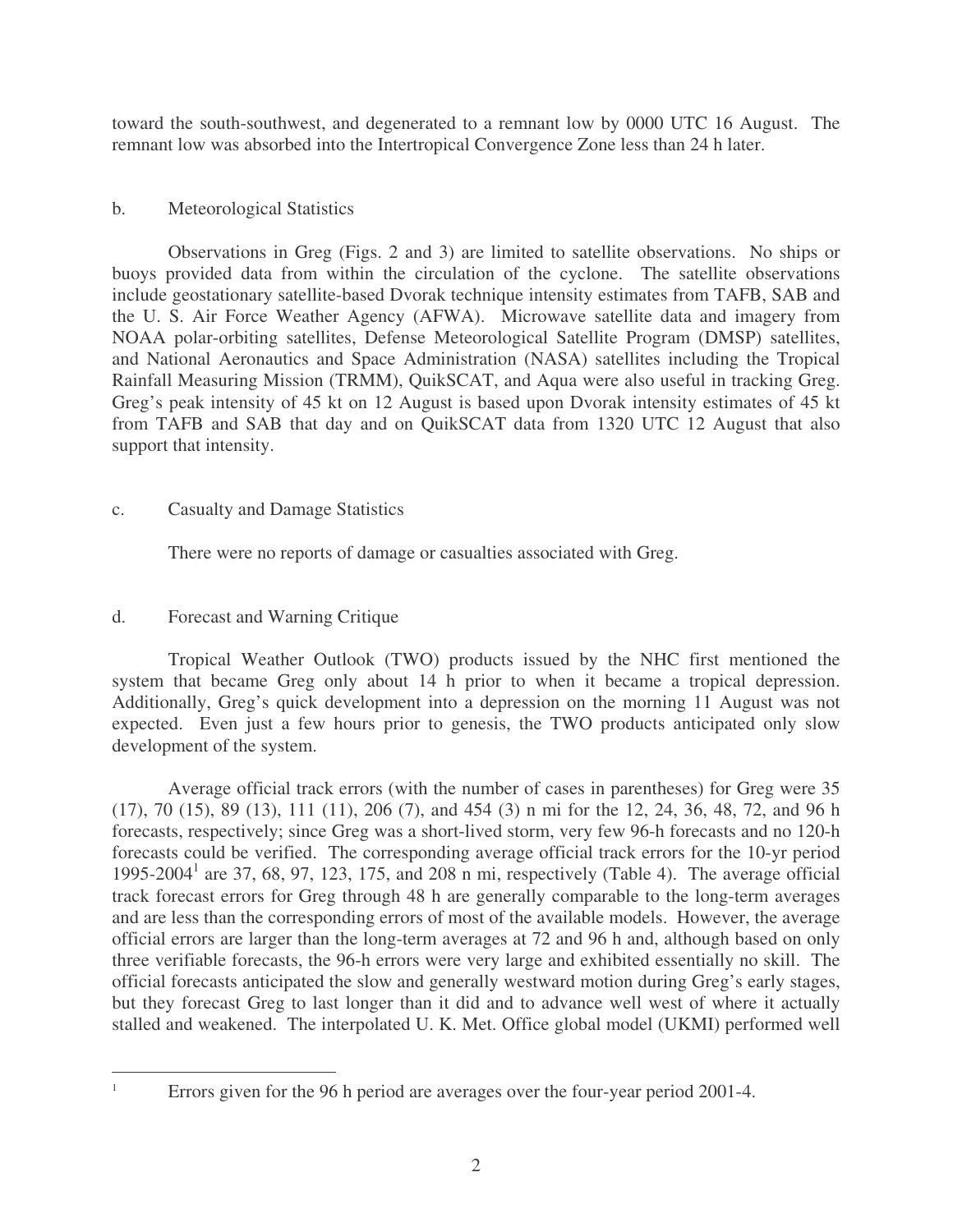during Greg, mainly since it forecast a much slower westward motion than the other models and the official forecast.

Average official intensity errors were 7, 13, 22, 27, 29, and 15 kt for the 12, 24, 36, 48, 72, and 96 h forecasts, respectively. The corresponding average official intensity errors over the 10-yr period 1995-2004 are 6, 11, 14, 17, 19, and 18 kt, respectively. Official intensity forecasts for Greg in general had errors larger than the long-term averages and had a significant high bias, mainly since they anticipated that vertical wind shear would weaken and allow Greg to strengthen to a hurricane. The official forecasts generally fell between the SHIPS model that forecast less strengthening and the GFDL that at times forecast strengthening to Category 2 intensity. As a result, the SHIPS model had smaller average errors than the official forecast at nearly all lead times.

No coastal watches or warnings were required in association with Greg.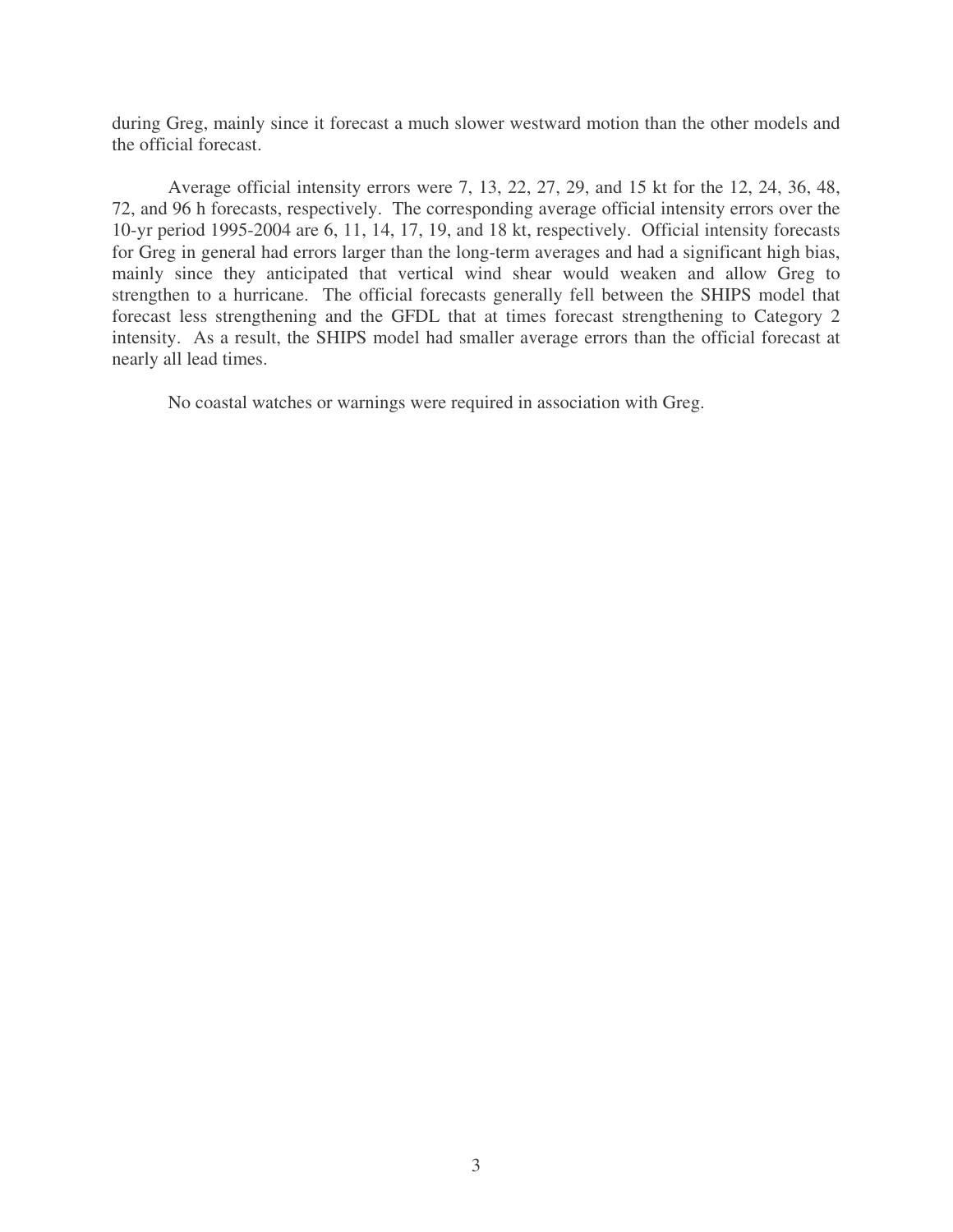| Date/Time<br>(UTC) | Latitude<br>(EN) | Longitude<br>(EW) | Pressure<br>(mb) | Wind Speed<br>(kt) | <b>Stage</b>        |  |
|--------------------|------------------|-------------------|------------------|--------------------|---------------------|--|
| 11/0600            | 12.9             | 109.0             | 1008             | 25                 | tropical depression |  |
| 11/1200            | 13.3             | 109.8             | 1004             | 35                 | tropical storm      |  |
| 11/1800            | 13.5             | 110.5             | 1002             | 40                 | $\mathbf{H}$        |  |
| 12/0000            | 13.6             | 111.5             | 1000             | 45                 | $\mathbf{H}$        |  |
| 12/0600            | 13.6             | 112.3             | 1000             | 45                 | $\mathbf{H}$        |  |
| 12/1200            | 14.0             | 112.9             | 1000             | 45                 | Ħ                   |  |
| 12/1800            | 14.4             | 113.3             | 1002             | 40                 | $\mathbf{H}$        |  |
| 13/0000            | 14.7             | 113.5             | 1003             | 35                 | $\mathbf{H}$        |  |
| 13/0600            | 15.0             | 113.8             | 1003             | 35                 | Ħ                   |  |
| 13/1200            | 15.3             | 114.2             | 1003             | 35                 | $\mathbf{H}$        |  |
| 13/1800            | 15.5             | 114.8             | 1003             | 35                 | $\mathbf{H}$        |  |
| 14 / 0000          | 15.5             | 115.3             | 1002             | 40                 | $\mathbf{H}$        |  |
| 14 / 0600          | 15.2             | 115.7             | 1002             | 40                 | Ħ                   |  |
| 14 / 1200          | 14.7             | 115.8             | 1003             | 35                 | $\mathbf{H}$        |  |
| 14 / 1800          | 14.5             | 115.7             | 1004             | 30                 | tropical depression |  |
| 15 / 0000          | 14.5             | 115.7             | 1005             | 30                 | $\mathbf{H}$        |  |
| 15 / 0600          | 14.5             | 115.7             | 1005             | 30                 | $\mathbf{H}$        |  |
| 15 / 1200          | 14.2             | 116.1             | 1006             | 30                 | Ħ                   |  |
| 15 / 1800          | 13.8             | 116.4             | 1008             | 25                 | Ħ                   |  |
| 16 / 0000          | 13.5             | 116.6             | 1008             | 25                 | low                 |  |
| 16 / 0600          | 13.0             | 116.8             | 1008             | 20                 | $\pmb{\mathsf{H}}$  |  |
| 16 / 1200          | 12.5             | 117.0             | 1009             | 20                 | $\mathbf{H}$        |  |
| 16 / 1800          |                  |                   |                  |                    | absorbed into ITCZ  |  |
| 12/0000            | 13.6             | 111.5             | 1000             | 45                 | minimum pressure    |  |

Table 1. Best track for Tropical Storm Greg, 11-15 August 2005.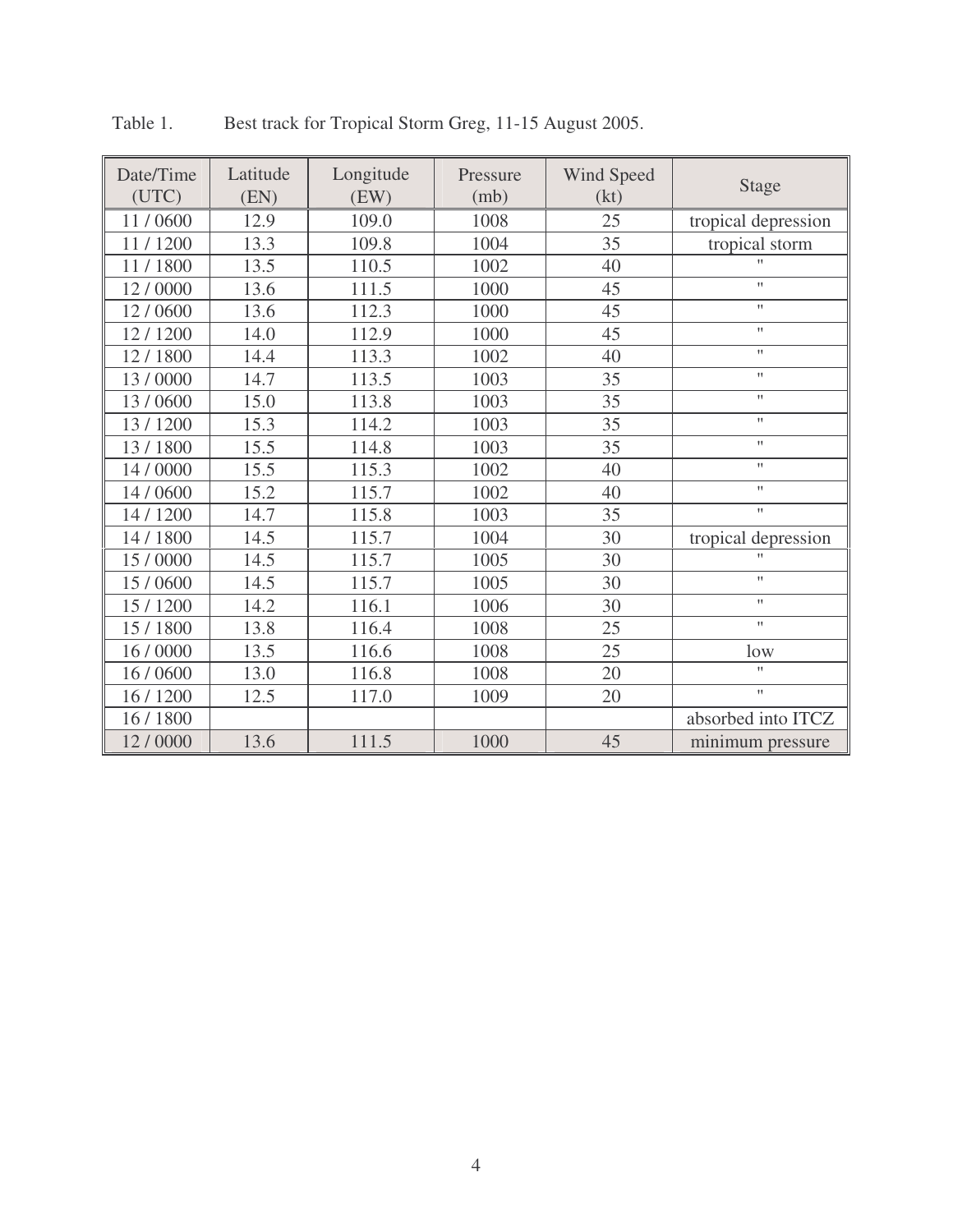Table 2. Preliminary forecast evaluation (heterogeneous sample) for Tropical Storm Greg, 11-15 August 2005. Forecast errors (n mi) are followed by the number of forecasts in parentheses. Errors smaller than the NHC official forecast are shown in bold-face type. Verification includes the depression stage, but does not include the remnant low stage. Models not available at the time official forecasts were made are indicated by (\*).

| Forecast                                           | Forecast Period (h) |              |              |               |               |              |              |  |  |
|----------------------------------------------------|---------------------|--------------|--------------|---------------|---------------|--------------|--------------|--|--|
| Technique                                          | 12                  | 24           | 36           | 48            | 72            | 96           | 120          |  |  |
| CLP5                                               | 46 (17)             | 90(15)       | 145(13)      | 195(11)       | 337(7)        | 456(3)       |              |  |  |
| <b>GFNI</b>                                        | 56(14)              | 92(12)       | 101(10)      | 119(8)        | 209(4)        |              |              |  |  |
| <b>GFDI</b>                                        | 51(16)              | 93(14)       | 117(12)      | 120(10)       | 129(6)        | 183(2)       |              |  |  |
| GFDL*                                              | 46(17)              | 92(15)       | 120(13)      | 133(11)       | 120(7)        | 148(3)       |              |  |  |
| GFDN*                                              | 57(15)              | 100(12)      | 119(11)      | 114(9)        | 180(5)        | 190(1)       |              |  |  |
| <b>GFSI</b>                                        | 52(15)              | 97(13)       | 127(11)      | 158(9)        | 266(5)        | 350(1)       |              |  |  |
| GFSO*                                              | 54(16)              | 99(14)       | 138(12)      | 154(10)       | 243(6)        | 369(2)       |              |  |  |
| <b>AEMI</b>                                        | 46(15)              | 76(13)       | 95(11)       | 114(9)        | 132(5)        | 214(1)       |              |  |  |
| <b>NGPI</b>                                        | 51(14)              | 90(12)       | 92(10)       | 117(8)        | 170(4)        |              |              |  |  |
| NGPS*                                              | 53 $(15)$           | 91(13)       | 113(11)      | 107(9)        | 154(5)        | 29(1)        |              |  |  |
| <b>UKMI</b>                                        | 41(15)              | 65(13)       | 75(11)       | 66(9)         | 87(5)         | 121(1)       |              |  |  |
| UKM <sup>*</sup>                                   | 41(8)               | 67(7)        | 71(6)        | 60(5)         | 66(3)         | 123(1)       |              |  |  |
| <b>BAMD</b>                                        | 50(17)              | 85(15)       | 119(13)      | 155(11)       | 254(7)        | 390(3)       |              |  |  |
| <b>BAMM</b>                                        | 54(17)              | 102(15)      | 152(13)      | 201(11)       | 333(7)        | 541(3)       |              |  |  |
| <b>BAMS</b>                                        | 42(17)              | 79(15)       | 117(13)      | 163(11)       | 301(7)        | 598(3)       |              |  |  |
| <b>CONU</b>                                        | 45(15)              | 75(13)       | 87(11)       | 90(9)         | 110(5)        | 170(1)       |              |  |  |
| <b>GUNA</b>                                        | 43 (14)             | 79 (12)      | 93(10)       | 97(8)         | 126(4)        |              |              |  |  |
| <b>FSSE</b>                                        | 50(14)              | 87(13)       | 112(11)      | 111(9)        | 115(5)        | 195(1)       |              |  |  |
| <b>OFCL</b>                                        | 35(17)              | 70(15)       | 89 (13)      | 111(11)       | 206(7)        | 454(3)       |              |  |  |
| <b>NHC Official</b><br>$(1995 - 2004$<br>$mean)^2$ | 37<br>(2654)        | 68<br>(2378) | 97<br>(2096) | 123<br>(1829) | 175<br>(1386) | 208<br>(355) | 259<br>(224) |  |  |

<sup>&</sup>lt;sup>2</sup> Errors given for the 96 and 120 h periods are averages over the four-year period 2001-04.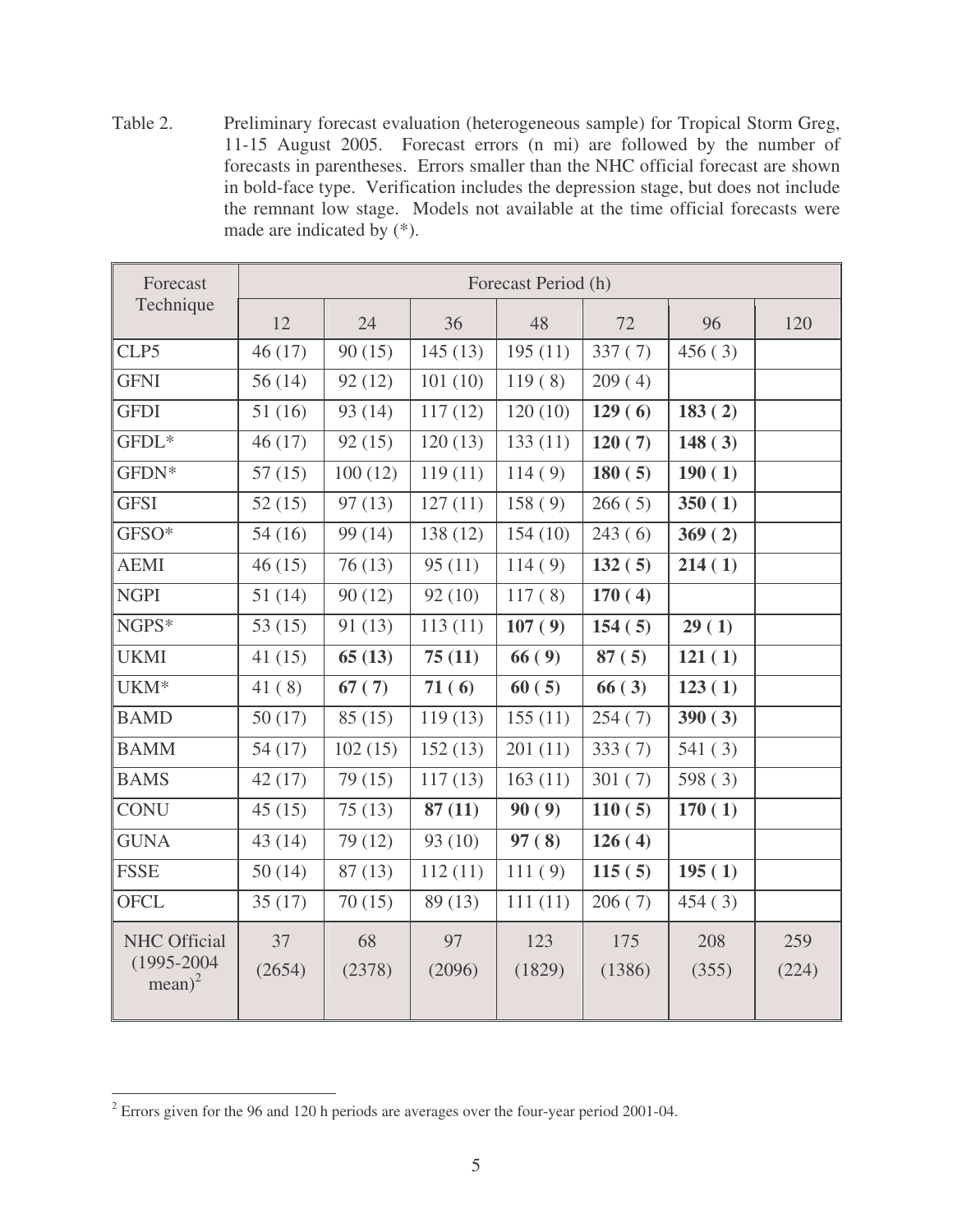

Figure 1. Best track positions for Tropical Storm Greg, 11-15 August 2005.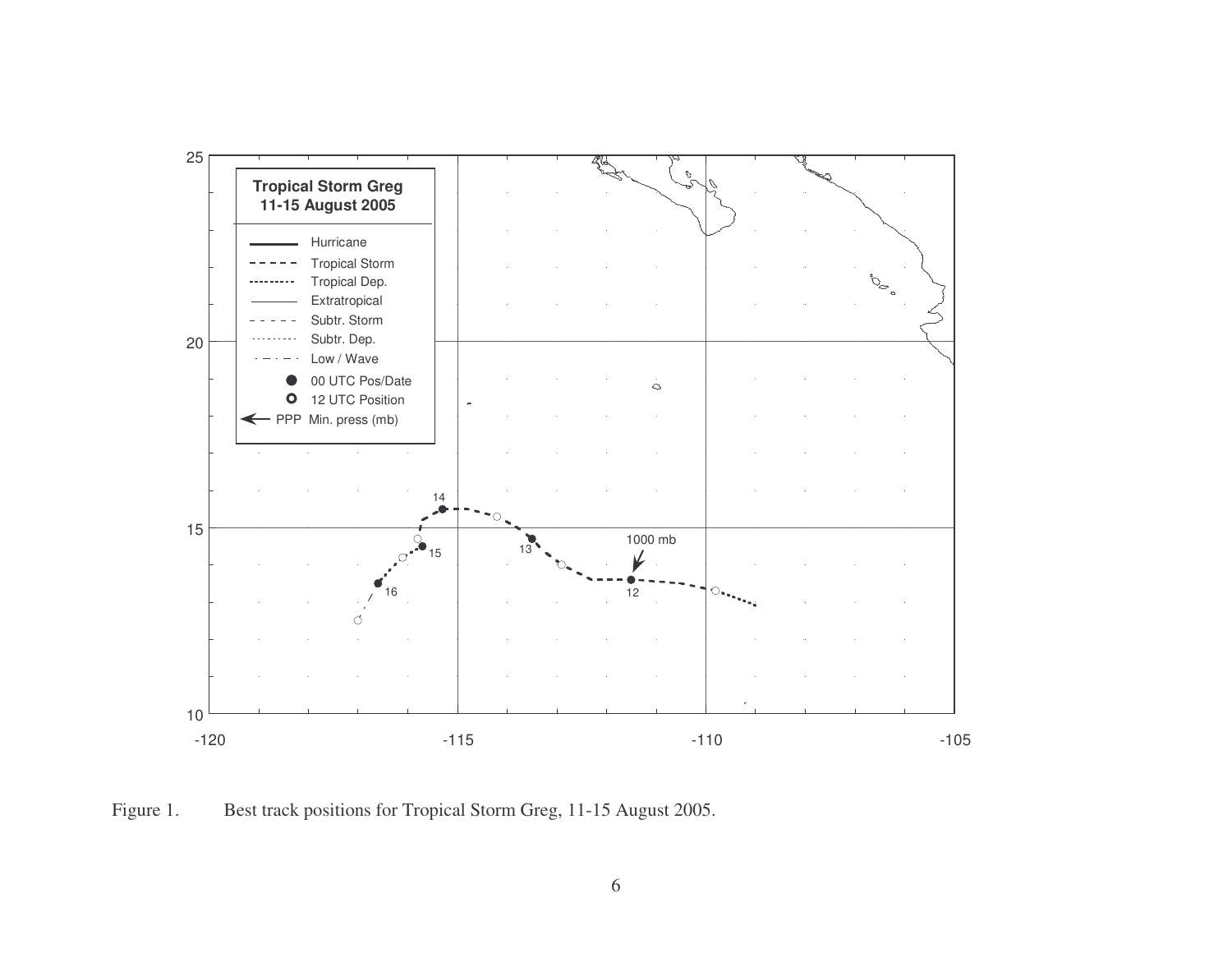

Figure 2. Maximum wind estimates and best track maximum sustained surface wind speed curve for Tropical Storm Greg, 11-15 August 2005.